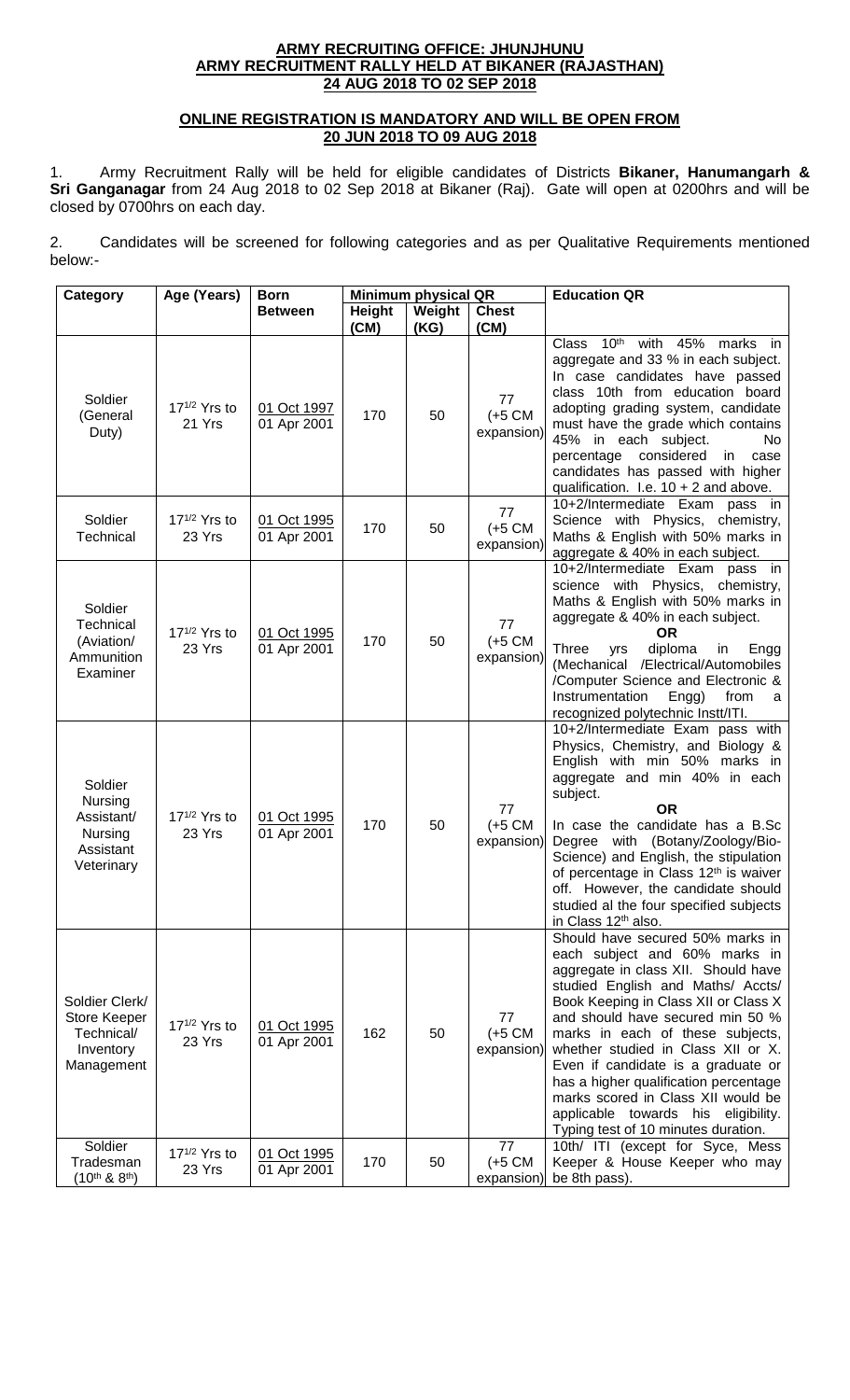| <b>Special Physical Standards (As applicable)</b>                                          |               |                   |                    |  |  |  |
|--------------------------------------------------------------------------------------------|---------------|-------------------|--------------------|--|--|--|
| <b>Class/Category</b>                                                                      | Height(Cms)   | Chest(Cms)        | <b>Weight(Kgs)</b> |  |  |  |
| Ladakhi                                                                                    | 157           | 50                | 77                 |  |  |  |
| Gorkhas both Nepalese and Indian                                                           | 157           | 48                | 77                 |  |  |  |
| Candidates from Andaman and Nicobar<br>Islands,                                            |               |                   |                    |  |  |  |
| Lakshadweep Group Including Minicoy                                                        |               |                   |                    |  |  |  |
| <b>Settlers</b>                                                                            | 165           | 50                | 77                 |  |  |  |
| Locals<br>(ii)                                                                             | 155           | 50                | 77                 |  |  |  |
| Tribals of authorized Tribal Areas                                                         | 162           | 48                | 77                 |  |  |  |
|                                                                                            |               |                   |                    |  |  |  |
| @Relaxation in Physical Standards                                                          |               |                   |                    |  |  |  |
|                                                                                            |               |                   |                    |  |  |  |
| Category                                                                                   | Height(Cms)   | <b>Chest(Cms)</b> | Weight(Kgs)        |  |  |  |
| Sons of Servicemen(SOS)/Ex-Servicemen(SOEX)/War                                            |               |                   |                    |  |  |  |
| Widows(SOWW)/Widows of Ex-Servicemen.                                                      |               |                   |                    |  |  |  |
| Adopted son/son-in-law of a War Widow, if she has no                                       | 2             |                   | 2                  |  |  |  |
| son including a legally adopted son of Serving                                             |               |                   |                    |  |  |  |
| Soldier/Ex-Servicemen                                                                      |               |                   |                    |  |  |  |
| <b>Outstanding Sportsmen</b>                                                               | $\mathcal{P}$ | 2                 | 5                  |  |  |  |
| (International/National/State/District level having                                        |               |                   |                    |  |  |  |
| secured 1 <sup>st</sup> /2 <sup>nd</sup> Position in last two years)                       |               |                   |                    |  |  |  |
| @ Note-Relaxation in Physical Standards is either for wards of servicemen/ex servicemen or |               |                   |                    |  |  |  |

3. Candidates will be tested as stated below :-

| <b>Physical Fitness Test(At Rally Site)</b>                                                                                                           | <b>Remarks</b> |                       |          |              |                |                                                               |  |  |
|-------------------------------------------------------------------------------------------------------------------------------------------------------|----------------|-----------------------|----------|--------------|----------------|---------------------------------------------------------------|--|--|
| 1.6 Km Run                                                                                                                                            |                | <b>Beam(Pull Ups)</b> |          |              |                |                                                               |  |  |
| Group                                                                                                                                                 | <b>Marks</b>   | Pull                  | Marks    | 9 Feet       | Zig-Zag        |                                                               |  |  |
|                                                                                                                                                       |                | <b>Ups</b>            |          | <b>Ditch</b> | <b>Balance</b> |                                                               |  |  |
| Group I-Up till 5 min 30                                                                                                                              | 60             | 10                    | 40       | Need to      | Need to        | For following cats,                                           |  |  |
| Sec                                                                                                                                                   |                | 9                     | 33       | Quality      | Quality        | candidates only need to                                       |  |  |
|                                                                                                                                                       |                | 8                     | 27       |              |                | qualify in PFT. Mks obtained                                  |  |  |
| Group II-5 Min 31 Sec to 5                                                                                                                            | 48             |                       |          |              |                | in PFT will not be considered                                 |  |  |
| Min 45 Sec                                                                                                                                            |                | $\overline{7}$<br>6   | 21<br>16 |              |                | while finalizing final merit :-<br>Hav Education Hav Svy auto |  |  |
|                                                                                                                                                       |                |                       |          |              |                | Carto JCO (RT)                                                |  |  |
|                                                                                                                                                       |                |                       |          |              |                |                                                               |  |  |
| <b>Physical Measurement (At Rally Site)</b>                                                                                                           |                |                       |          |              |                |                                                               |  |  |
| Physical measurements will be carried out as per the Physical standards listed at Para 2 above                                                        |                |                       |          |              |                |                                                               |  |  |
|                                                                                                                                                       |                |                       |          |              |                |                                                               |  |  |
| <b>Medical Test</b>                                                                                                                                   |                |                       |          |              |                |                                                               |  |  |
| (a)<br>As per laid down medical standards at the Rally Site.                                                                                          |                |                       |          |              |                |                                                               |  |  |
|                                                                                                                                                       |                |                       |          |              |                |                                                               |  |  |
| Unfit candidates will be referred to MH/CH/BH for specialist review.<br>(b)                                                                           |                |                       |          |              |                |                                                               |  |  |
| <b>Written Test through Common Entrance Examination (CEE)</b>                                                                                         |                |                       |          |              |                |                                                               |  |  |
|                                                                                                                                                       |                |                       |          |              |                |                                                               |  |  |
| Will be conducted for medically fit candidates at nominated venue. Location, Date and time of written<br>(a)                                          |                |                       |          |              |                |                                                               |  |  |
| test will be intimated at rally site and through Admit Cards.                                                                                         |                |                       |          |              |                |                                                               |  |  |
| (b)<br>Admit card for the CEE for the Rally Fit candidates will be issued at Rally Site itself.                                                       |                |                       |          |              |                |                                                               |  |  |
| (c)<br>Admit card for the CEE for the Review Fit cases will be issued after getting medically fit by concerned<br>specialist specialists at MH/CH/BH. |                |                       |          |              |                |                                                               |  |  |
|                                                                                                                                                       |                |                       |          |              |                |                                                               |  |  |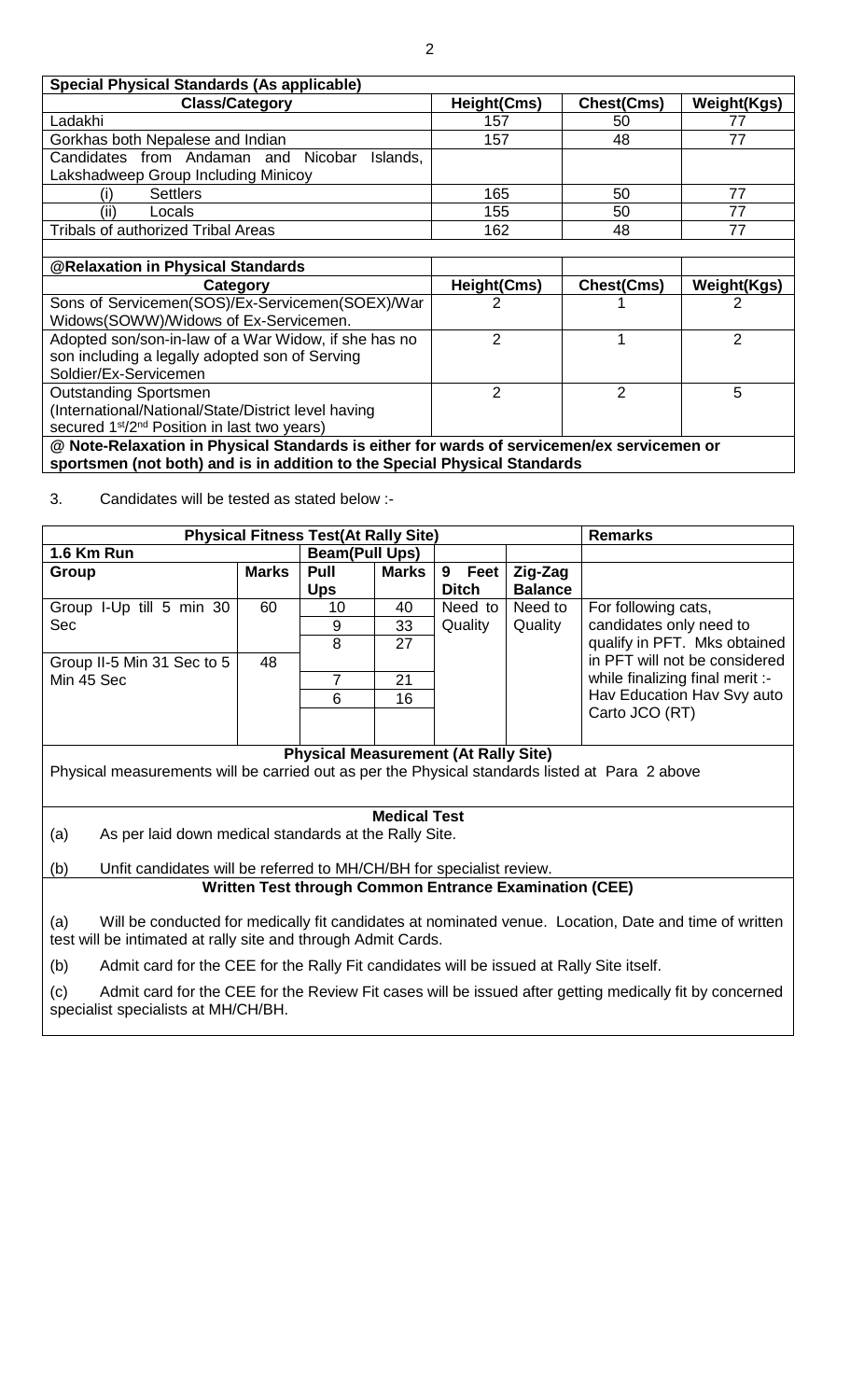4. Candidates are required to bring following documents/certificates in original with two attested photocopies with them to the rally site :-

(a) **Admit Card**. Printed on Laser Printer on good quality paper (Do not shrink the size).

(b) **Photographs**.Twenty copies of unattested Passport size colour photographs developed on good quality photographic paper in white background not more than three months old. Computerised/photoshopped photographs will **NOT be** accepted.

(c) **Education Certificates**. Education Certificates with marks sheet of all educational qualifications achieved by candidate i.e. Matric/Intermediate/Graduation etc from recognized School/College/Board/University. Degree holder candidate will produce Provisional/Original Degree issued by University.

(d) **Domicile Certificate**. Domicile Certificate with photographs issued by Tehsildar/District Magistrate.

(e) **Caste Certificate**. Caste certificate affixed with photograph of the candidate issued by the Tehsildar/District Magistrate.

Religion Certificate. Religion Certificate issued by the Tehsildar/SDM. (If religion as **"SIKH/HINDU/MUSLIM/CHRISTIAN"** is not mentioned in caste certificate).

(g) **School Character Certificate**. School Character Certificate issued by the School/College Principal/Headmaster.

(h) **Character Certificate**. Character Certificate with photograph issued by Village Sarpanch/Municipal Corporation **within last six months**.

(j) **Unmarried Certificate**. Unmarried Certificate for candidates less than 21 years of age with photographs issued by Village Sarpanch/Municipal Corporation **within last three months**.

(k) **Relationship Certificate**. SOS/SOEX/SOW/SOWW Candidates are required to produce the following documents :-

Relationship certificate issued from respective Record Office only duly signed by Record Officer with Personal number, Rank, Name and particular of the Record Officer issuing the Relationship Certificate with office seal/stamp is endorsed.

(ii) A declaration to the affect as mentioned below in Affidavit on Ten Rupees Non-Judicial Stamp paper prepared by the ESM duly signed by 1<sup>st</sup> Class/Executive/Judicial Magistrate is required to be submitted by the candidate at rally site. The **ESM** will mention particular of all sons including name, date of birth and their employment/occupation in the affidavit and declare that "I am willing to avail SOEX benefits for only one son name\_\_\_\_\_\_\_\_\_, whose Date of Birth is\_\_\_\_\_\_\_\_\_. I have not availed SOS/SOEX benefits for another son earlier, if my statement is found fake/wrong at later stage, legal action can be initiated against me besides candidature of my son will be cancelled by the military authority. **I shall never challenge for the same in the hon'ble Court of Law"**.

(iii) Original Discharge Book of Ex-Servicemen also to be produced. Name and date of birth of the candidate must have been recorded in it.

(l) **NCC Certificate**. NCC A/B/C certificates and Republic Day Parade certificate should have photographs of the candidate duly attested by issuing authority. **Provisional NCC A/B/C pass certificates will only be accepted if authenticated by concerned NCC Group Commanders**.

## (m) **Sports Certificate**.

(i) Sportsmen who have represented India at International level and State at National level within the last two years.

(ii) Sportsmen who have represented District at State level and University team or regional tem at District level with  $1<sup>st</sup>$  /2<sup>nd</sup> position within last two years.

(n) **Affidavit**. Duly signed by candidate on Rs 10/- Non-Judicial Stamp Paper as per specimen duly attested by notary will be submitted by candidate.

(o) **Single Bank A/C, PAN Card & AADHAR Card**. Single Bank A/C, PAN Card & Aadhar Card are mandatory documents for final enrolment for purpose of Pay & allowances and **other social benefits scheme**.